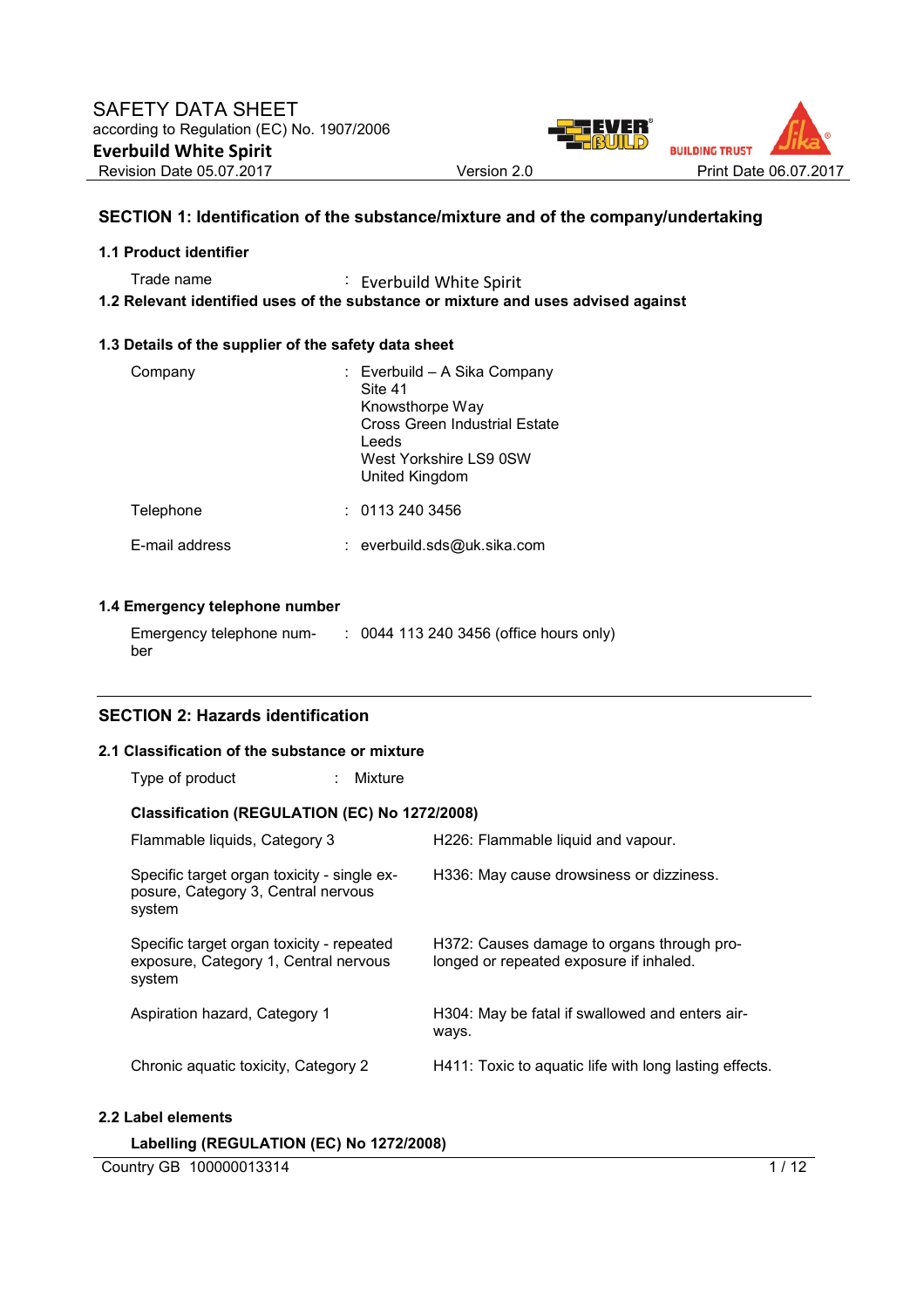# SAFETY DATA SHEET

according to Regulation (EC) No. 1907/2006

**Everbuild White Spirit** 





| Hazard pictograms                 |                                        |                                                                                                                                                   |
|-----------------------------------|----------------------------------------|---------------------------------------------------------------------------------------------------------------------------------------------------|
| Signal word                       | Danger                                 |                                                                                                                                                   |
| <b>Hazard statements</b>          | H <sub>226</sub><br>H304               | Flammable liquid and vapour.<br>May be fatal if swallowed and enters air-<br>ways.                                                                |
|                                   | H336<br>H372                           | May cause drowsiness or dizziness.<br>Causes damage to organs (Central nervous<br>system) through prolonged or repeated ex-<br>posure if inhaled. |
|                                   | H411                                   | Toxic to aquatic life with long lasting effects.                                                                                                  |
| Supplemental Hazard<br>Statements | <b>EUH066</b>                          | Repeated exposure may cause skin dry-<br>ness or cracking.                                                                                        |
| Precautionary statements          | P <sub>101</sub>                       | If medical advice is needed, have product<br>container or label at hand.                                                                          |
|                                   | P <sub>102</sub><br><b>Prevention:</b> | Keep out of reach of children.                                                                                                                    |
|                                   | P210                                   | Keep away from heat, hot surfaces, sparks,<br>open flames and other ignition sources. No<br>smoking.                                              |
|                                   | P260                                   | Do not breathe dust/ fume/ gas/ mist/ va-<br>pours/ spray.                                                                                        |
|                                   | P271                                   | Use only outdoors or in a well-ventilated<br>area.                                                                                                |
|                                   | P280                                   | Wear protective gloves/ eye protection/ face<br>protection.                                                                                       |
|                                   | <b>Response:</b>                       |                                                                                                                                                   |
|                                   | $P301 + P310$                          | IF SWALLOWED: Immediately call a<br>POISON CENTER/doctor.                                                                                         |
|                                   | P331                                   | Do NOT induce vomiting.                                                                                                                           |
|                                   | P370 + P378                            | In case of fire: Use dry sand, dry chemical<br>or alcohol-resistant foam to extinguish.                                                           |
|                                   | Storage:<br>P405<br>Disposal:          | Store locked up.                                                                                                                                  |
|                                   | P501                                   | Dispose of contents/container in accord-<br>ance with local regulation.                                                                           |

Hazardous components which must be listed on the label:<br>• 919-446-0 Hydrocarbons. C9-C12. n-alkanes

• 919-446-0 Hydrocarbons, C9-C12, n-alkanes, isoalkanes, cyclics, aromatics (2- 25%)

# **2.3 Other hazards**

This substance/mixture contains no components considered to be either persistent, bioaccumulative and toxic (PBT), or very persistent and very bioaccumulative (vPvB) at levels of 0.1% or higher.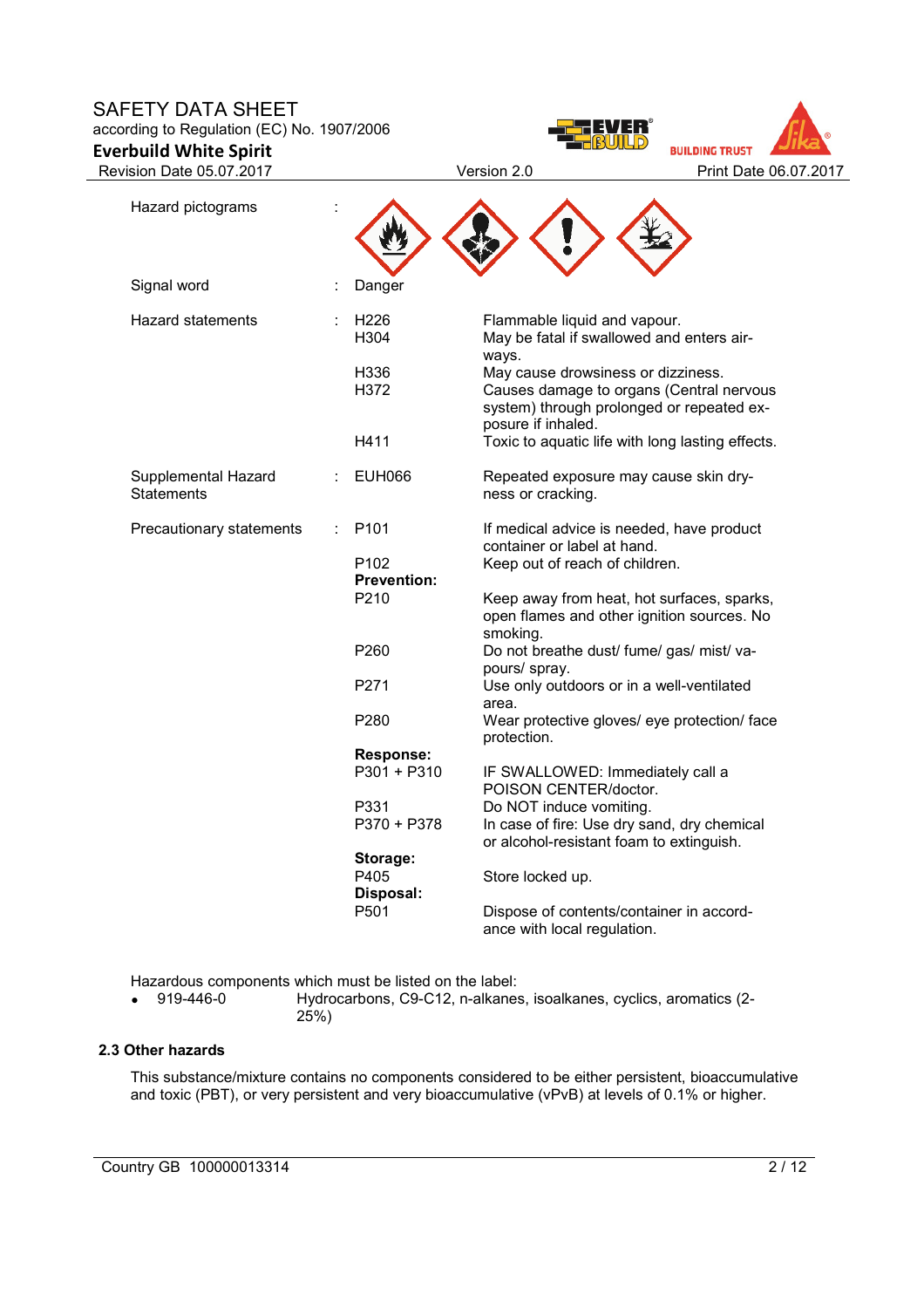

# **SECTION 3: Composition/information on ingredients**

# **3.2 Mixtures**

## **Hazardous components**

| Chemical name<br>CAS-No.<br>EC-No.                                                      | Classification<br>(REGULATION (EC)<br>No 1272/2008) | Concentration<br>[%] |
|-----------------------------------------------------------------------------------------|-----------------------------------------------------|----------------------|
| Registration number                                                                     |                                                     |                      |
| Hydrocarbons, C9-C12, n-alkanes, isoalkanes, cyclics,<br>aromatics (2-25%)              | Flam. Liq.3, H226<br>STOT SE3 H336<br>STOT RE1 H372 | $>= 80$              |
| 919-446-0<br>265-185-4<br>01-2119458049-33-XXXX [corresponding group CAS<br>64742-82-1] | Asp. Tox.1, H304<br><b>Aquatic Chronic2</b><br>H411 |                      |

For the full text of the H-Statements mentioned in this Section, see Section 16.

# **SECTION 4: First aid measures**

## **4.1 Description of first aid measures**

| General advice          | : Move out of dangerous area.<br>Consult a physician.<br>Show this safety data sheet to the doctor in attendance.                                                                     |
|-------------------------|---------------------------------------------------------------------------------------------------------------------------------------------------------------------------------------|
| If inhaled              | $\therefore$ Move to fresh air.<br>Consult a physician after significant exposure.                                                                                                    |
| In case of skin contact | : Take off contaminated clothing and shoes immediately.<br>Wash off with soap and plenty of water.<br>If symptoms persist, call a physician.                                          |
| In case of eye contact  | : Remove contact lenses.<br>Keep eye wide open while rinsing.<br>If eye irritation persists, consult a specialist.                                                                    |
| If swallowed            | : Do not induce vomiting without medical advice.<br>Rinse mouth with water.<br>Do not give milk or alcoholic beverages.<br>Never give anything by mouth to an unconscious person.     |
|                         | 4.2 Most important symptoms and effects, both acute and delayed                                                                                                                       |
| Symptoms                | : Aspiration may cause pulmonary oedema and pneumonitis.<br>Erythema<br>Loss of balance<br>Vertigo<br>See Section 11 for more detailed information on health effects<br>and symptoms. |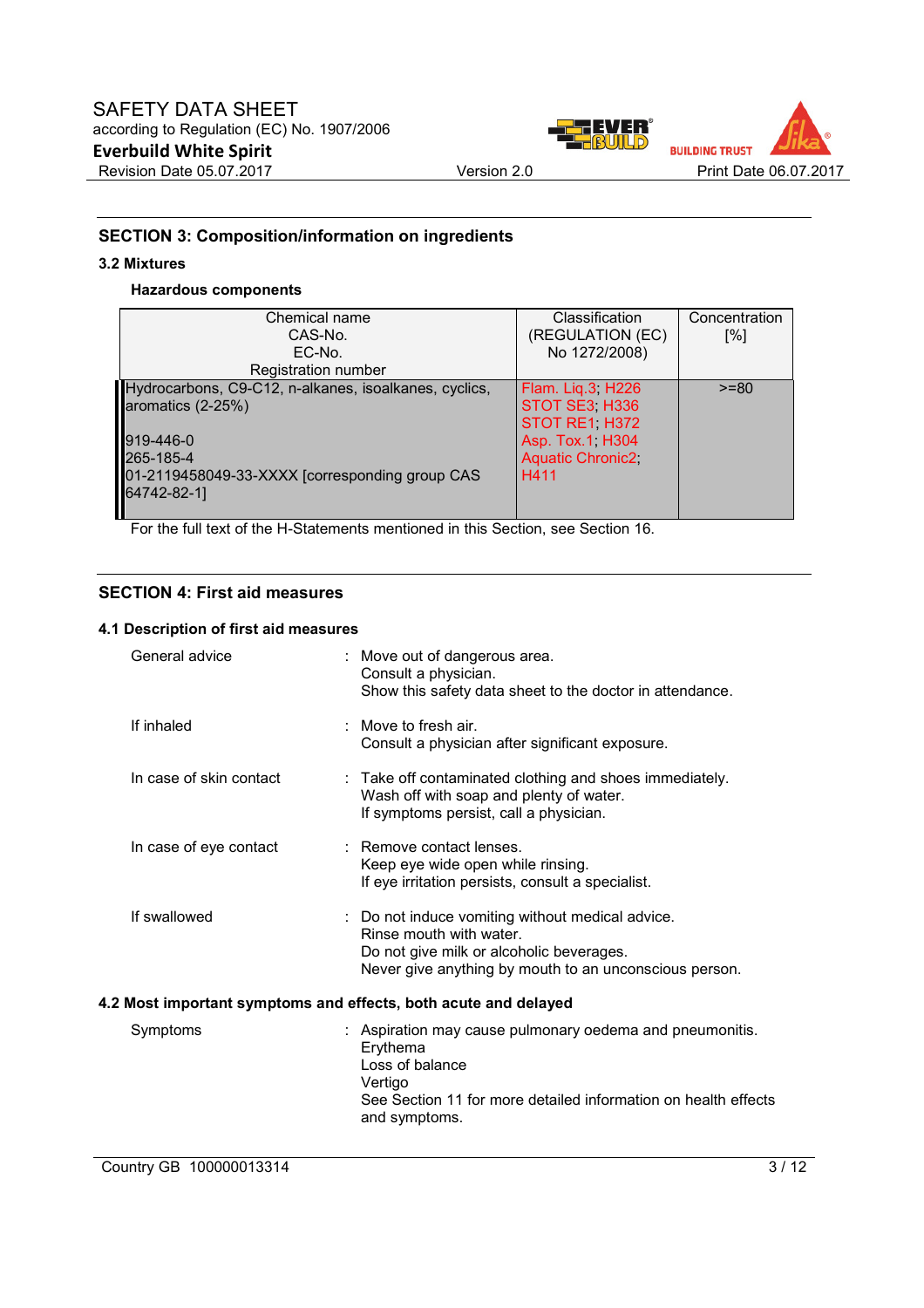



| Revision Date 05.07.2017                                  | Version 2.0                                                                                                                                                                                                                                                                       | Print Date 06.07.2017 |
|-----------------------------------------------------------|-----------------------------------------------------------------------------------------------------------------------------------------------------------------------------------------------------------------------------------------------------------------------------------|-----------------------|
| <b>Risks</b>                                              | : Risk of serious damage to the lungs (by aspiration).                                                                                                                                                                                                                            |                       |
|                                                           | May be fatal if swallowed and enters airways.<br>May cause drowsiness or dizziness.<br>Causes damage to organs through prolonged or repeated<br>exposure if inhaled.<br>Repeated exposure may cause skin dryness or cracking.                                                     |                       |
|                                                           | 4.3 Indication of any immediate medical attention and special treatment needed                                                                                                                                                                                                    |                       |
| Treatment                                                 | : Treat symptomatically.                                                                                                                                                                                                                                                          |                       |
| <b>SECTION 5: Firefighting measures</b>                   |                                                                                                                                                                                                                                                                                   |                       |
| 5.1 Extinguishing media                                   |                                                                                                                                                                                                                                                                                   |                       |
|                                                           | Suitable extinguishing media : Alcohol-resistant foam, Carbon dioxide (CO2), Dry chemical                                                                                                                                                                                         |                       |
| Unsuitable extinguishing<br>media                         | : Water, High volume water jet                                                                                                                                                                                                                                                    |                       |
| 5.2 Special hazards arising from the substance or mixture |                                                                                                                                                                                                                                                                                   |                       |
| Specific hazards during fire-<br>fighting                 | : Do not use a solid water stream as it may scatter and spread<br>fire. Do not allow run-off from fire fighting to enter drains or<br>water courses.                                                                                                                              |                       |
| ucts                                                      | Hazardous combustion prod- : No hazardous combustion products are known                                                                                                                                                                                                           |                       |
| 5.3 Advice for firefighters                               |                                                                                                                                                                                                                                                                                   |                       |
| for firefighters                                          | Special protective equipment : In the event of fire, wear self-contained breathing apparatus.                                                                                                                                                                                     |                       |
| Further information                                       | : Use water spray to cool unopened containers. Collect contam-<br>inated fire extinguishing water separately. This must not be<br>discharged into drains. Fire residues and contaminated fire<br>extinguishing water must be disposed of in accordance with<br>local regulations. |                       |
|                                                           |                                                                                                                                                                                                                                                                                   |                       |

# **SECTION 6: Accidental release measures**

# **6.1 Personal precautions, protective equipment and emergency procedures**

| Personal precautions | : Use personal protective equipment.<br>Remove all sources of ignition.<br>Deny access to unprotected persons. |
|----------------------|----------------------------------------------------------------------------------------------------------------|
|                      | Beware of vapours accumulating to form explosive concentra-<br>tions. Vapours can accumulate in low areas.     |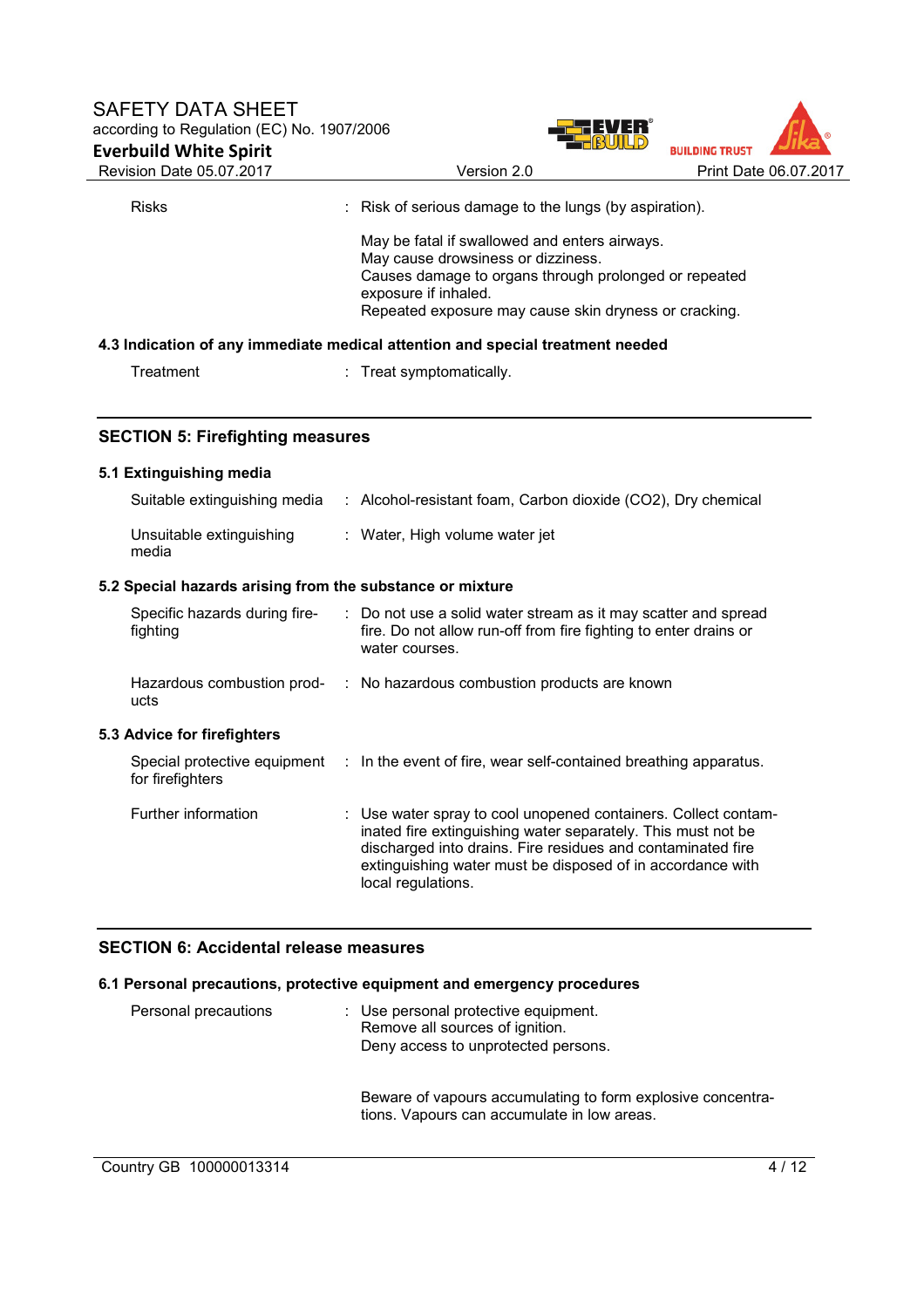



# **6.2 Environmental precautions**

| Environmental precautions | : Prevent product from entering drains.                                                  |
|---------------------------|------------------------------------------------------------------------------------------|
|                           | If the product contaminates rivers and lakes or drains inform<br>respective authorities. |
|                           |                                                                                          |

# **6.3 Methods and materials for containment and cleaning up**

| Methods for cleaning up | : Contain spillage, and then collect with non-combustible ab-    |
|-------------------------|------------------------------------------------------------------|
|                         | sorbent material, (e.g. sand, earth, diatomaceous earth, ver-    |
|                         | miculite) and place in container for disposal according to local |
|                         | / national regulations (see section 13).                         |

#### **6.4 Reference to other sections**

For personal protection see section 8.

# **SECTION 7: Handling and storage**

## **7.1 Precautions for safe handling**

| Advice on safe handling                                          | : Avoid exceeding the given occupational exposure limits (see<br>section 8). Do not get in eyes, on skin, or on clothing. For<br>personal protection see section 8. Smoking, eating and drink-<br>ing should be prohibited in the application area. Take precau-<br>tionary measures against static discharge. Open drum careful-<br>ly as content may be under pressure. Take necessary action<br>to avoid static electricity discharge (which might cause ignition<br>of organic vapours). Follow standard hygiene measures when<br>handling chemical products |
|------------------------------------------------------------------|------------------------------------------------------------------------------------------------------------------------------------------------------------------------------------------------------------------------------------------------------------------------------------------------------------------------------------------------------------------------------------------------------------------------------------------------------------------------------------------------------------------------------------------------------------------|
| Advice on protection against<br>fire and explosion               | : Use explosion-proof equipment. Keep away from<br>heat/sparks/open flames/hot surfaces. No smoking. Take pre-<br>cautionary measures against electrostatic discharges.                                                                                                                                                                                                                                                                                                                                                                                          |
| Hygiene measures                                                 | : Handle in accordance with good industrial hygiene and safety<br>practice. When using do not eat or drink. When using do not<br>smoke. Wash hands before breaks and at the end of workday.                                                                                                                                                                                                                                                                                                                                                                      |
| 7.2 Conditions for safe storage, including any incompatibilities |                                                                                                                                                                                                                                                                                                                                                                                                                                                                                                                                                                  |
| Requirements for storage<br>areas and containers                 | : Store in original container. Keep container tightly closed in a<br>dry and well-ventilated place. Containers which are opened<br>must be carefully resealed and kept upright to prevent leak-<br>age. Observe label precautions. Store in accordance with<br>local regulations.                                                                                                                                                                                                                                                                                |
| Other data                                                       | : No decomposition if stored and applied as directed.                                                                                                                                                                                                                                                                                                                                                                                                                                                                                                            |
| 7.3 Specific end use(s)                                          |                                                                                                                                                                                                                                                                                                                                                                                                                                                                                                                                                                  |

Specific use(s)  $\qquad \qquad$ : No data available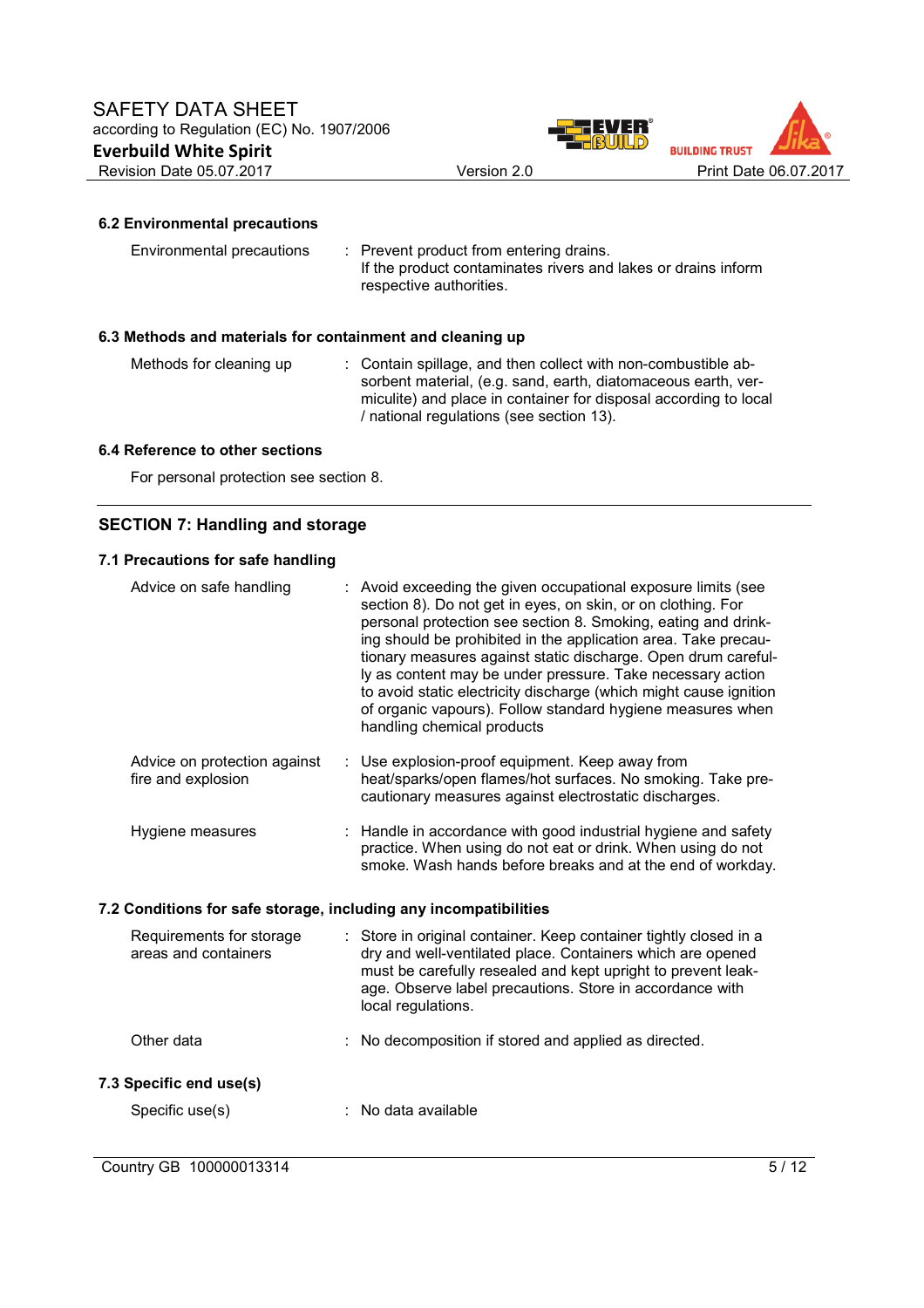



# **SECTION 8: Exposure controls/personal protection**

## **8.1 Control parameters**

Contains no substances with occupational exposure limit values.

#### **8.2 Exposure controls**

## **Personal protective equipment**

| Eye protection                         | : Safety glasses with side-shields conforming to EN166<br>Eye wash bottle with pure water                                                                                                                                                          |
|----------------------------------------|----------------------------------------------------------------------------------------------------------------------------------------------------------------------------------------------------------------------------------------------------|
| Hand protection                        | : Chemical-resistant, impervious gloves complying with an ap-<br>proved standard must be worn at all times when handling<br>chemical products. Reference number EN 374. Follow manu-<br>facturer specifications.                                   |
|                                        | Suitable for short time use or protection against splashes:<br>Butyl rubber/nitrile rubber gloves (0,4 mm),<br>Contaminated gloves should be removed.<br>Suitable for permanent exposure:<br>Viton gloves (0.4 mm),<br>breakthrough time > 30 min. |
| Skin and body protection               | : Protective clothing (e.g. Safety shoes acc. to EN ISO 20345,<br>long-sleeved working clothing, long trousers). Rubber aprons<br>and protective boots are additionaly recommended for mixing<br>and stirring work.                                |
| Respiratory protection                 | : No special measures required.                                                                                                                                                                                                                    |
| <b>Environmental exposure controls</b> |                                                                                                                                                                                                                                                    |
| General advice                         | : Prevent product from entering drains.<br>If the product contaminates rivers and lakes or drains inform<br>respective authorities.                                                                                                                |

# **SECTION 9: Physical and chemical properties**

# **9.1 Information on basic physical and chemical properties**

| Appearance | $:$ liquid     |
|------------|----------------|
| Colour     | $:$ colourless |
| Odour      | characteristic |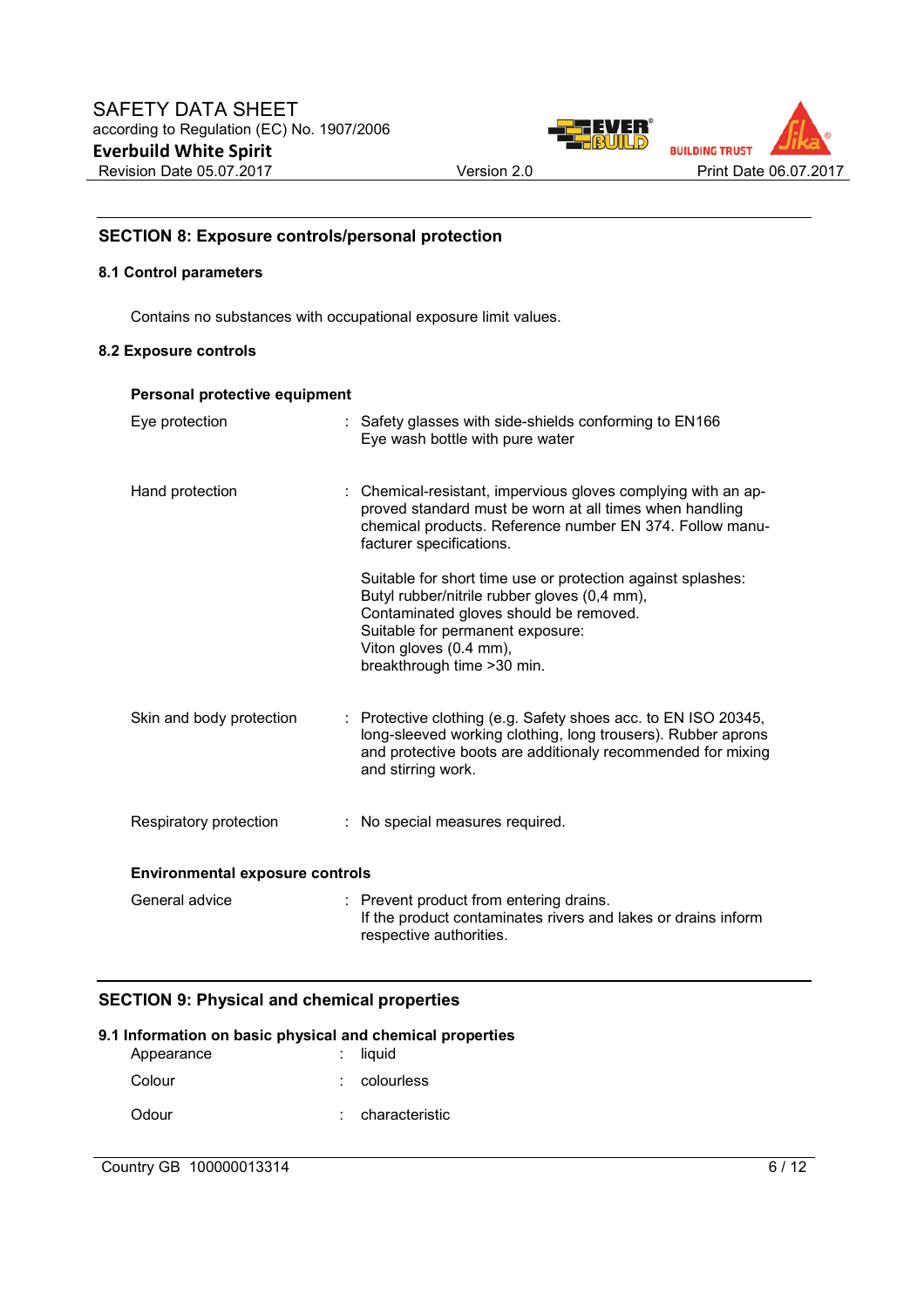# SAFETY DATA SHEET according to Regulation (EC) No. 1907/2006 **Everbuild White Spirit**







| <b>Odour Threshold</b>                     |    | No data available                    |
|--------------------------------------------|----|--------------------------------------|
| Flash point                                |    | ca. 38 °C                            |
| Autoignition temperature                   | t. | 235 °C                               |
| Decomposition temperature                  | t. | No data available                    |
| Lower explosion limit (Vol-%)              | t. | $0,6\%$ (V)                          |
| Upper explosion limit (Vol-%)              | t  | 6,5 %(V)                             |
| Flammability                               | t  | No data available                    |
| <b>Explosive properties</b>                | t  | No data available                    |
| Oxidizing properties                       | t  | No data available                    |
| pH                                         |    | No data available                    |
| Melting point/range / Freez-<br>ing point  | t  | No data available                    |
| Boiling point/boiling range                | t  | No data available                    |
| Vapour pressure                            |    | 3,9997 hPa                           |
| Density                                    |    | ca.0,783 g/cm3<br>at 20 $^{\circ}$ C |
| Water solubility                           | t  | insoluble                            |
| Partition coefficient: n-<br>octanol/water |    | No data available                    |
| Viscosity, dynamic                         |    | No data available                    |
| Viscosity, kinematic                       |    | < 20,5 mm2/s<br>at $40^{\circ}$ C    |
| Relative vapour density                    | t. | No data available                    |
| <b>Evaporation rate</b>                    |    | No data available                    |

# **9.2 Other information**

No data available

# **SECTION 10: Stability and reactivity**

# **10.1 Reactivity**

No dangerous reaction known under conditions of normal use.

# **10.2 Chemical stability**

The product is chemically stable.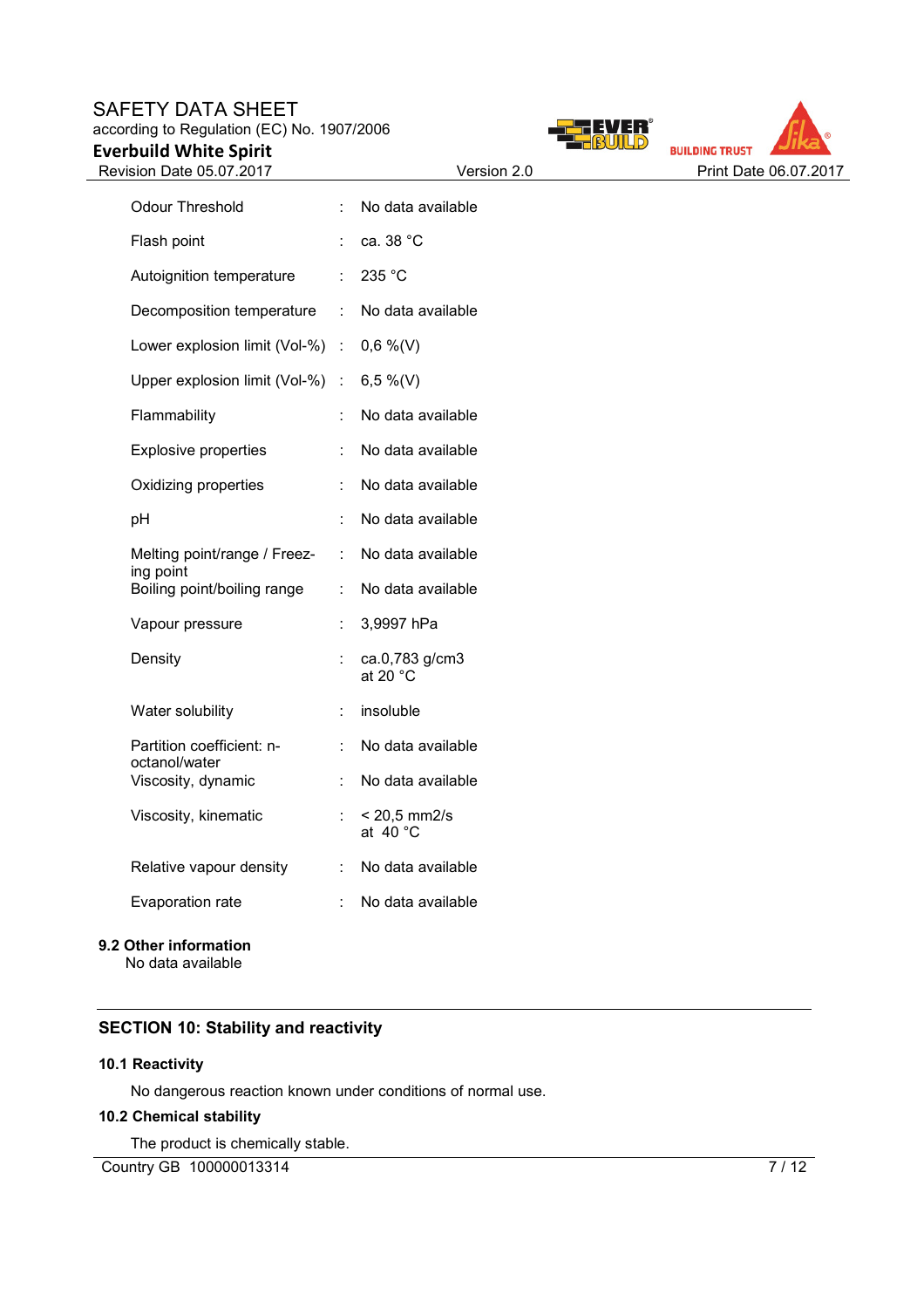



## **10.3 Possibility of hazardous reactions**

| Hazardous reactions                   | : Stable under recommended storage conditions. |
|---------------------------------------|------------------------------------------------|
|                                       | Vapours may form explosive mixture with air.   |
| 10.4 Conditions to avoid              |                                                |
| Conditions to avoid                   | : Heat, flames and sparks.                     |
| 10.5 Incompatible materials           |                                                |
| Materials to avoid                    | $\therefore$ No data available                 |
| 10.6 Hazardous decomposition products |                                                |

# **SECTION 11: Toxicological information**

## **11.1 Information on toxicological effects**

#### **Acute toxicity**

Not classified based on available information.

#### **Skin corrosion/irritation**

Repeated exposure may cause skin dryness or cracking.

#### **Serious eye damage/eye irritation**

Not classified based on available information.

#### **Respiratory or skin sensitisation**

Skin sensitisation: Not classified based on available information. Respiratory sensitisation: Not classified based on available information.

# **Germ cell mutagenicity**

Not classified based on available information.

#### **Carcinogenicity**

Not classified based on available information.

#### **Reproductive toxicity**

Not classified based on available information.

#### **STOT - single exposure**

May cause drowsiness or dizziness.

## **STOT - repeated exposure**

Causes damage to organs (Central nervous system) through prolonged or repeated exposure if inhaled.

#### **Aspiration toxicity**

May be fatal if swallowed and enters airways.

# **SECTION 12: Ecological information**

#### **12.1 Toxicity**

Country GB 100000013314 8/12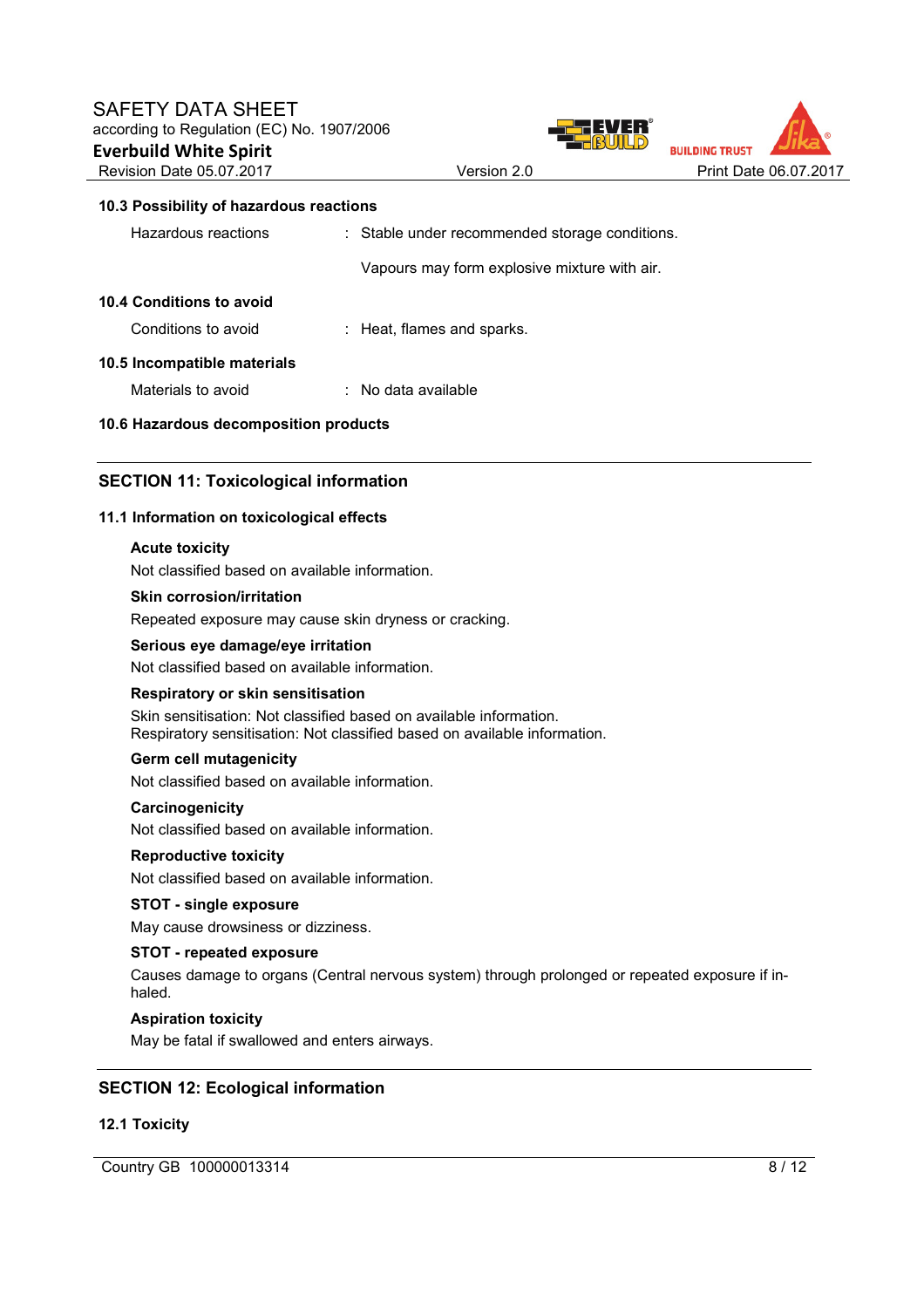# SAFETY DATA SHEET according to Regulation (EC) No. 1907/2006 **Everbuild White Spirit**  Revision Date 05.07.2017 Version 2.0 Print Date 06.07.2017





No data available

# **12.2 Persistence and degradability**

No data available

# **12.3 Bioaccumulative potential**

No data available

## **12.4 Mobility in soil**

No data available

#### **12.5 Results of PBT and vPvB assessment**

#### **Product:**

Assessment : This substance/mixture contains no components considered to be either persistent, bioaccumulative and toxic (PBT), or very persistent and very bioaccumulative (vPvB) at levels of 0.1% or higher.

# **12.6 Other adverse effects**

## **Product:**

Additional ecological information : An environmental hazard cannot be excluded in the event of unprofessional handling or disposal. Toxic to aquatic life with long lasting effects.

# **SECTION 13: Disposal considerations**

#### **13.1 Waste treatment methods**

| Product                | : The generation of waste should be avoided or minimized<br>wherever possible.                                                                                                                                              |
|------------------------|-----------------------------------------------------------------------------------------------------------------------------------------------------------------------------------------------------------------------------|
|                        | Empty containers or liners may retain some product residues.                                                                                                                                                                |
|                        | This material and its container must be disposed of in a safe<br>way.                                                                                                                                                       |
|                        | Dispose of surplus and non-recyclable products via a licensed<br>waste disposal contractor.                                                                                                                                 |
|                        | Disposal of this product, solutions and any by-products should<br>at all times comply with the requirements of environmental<br>protection and waste disposal legislation and any regional<br>local authority requirements. |
|                        | Avoid dispersal of spilled material and runoff and contact with<br>soil, waterways, drains and sewers.                                                                                                                      |
| Contaminated packaging | $: 150110*$ packaging containing residues of or contaminated<br>by dangerous substances                                                                                                                                     |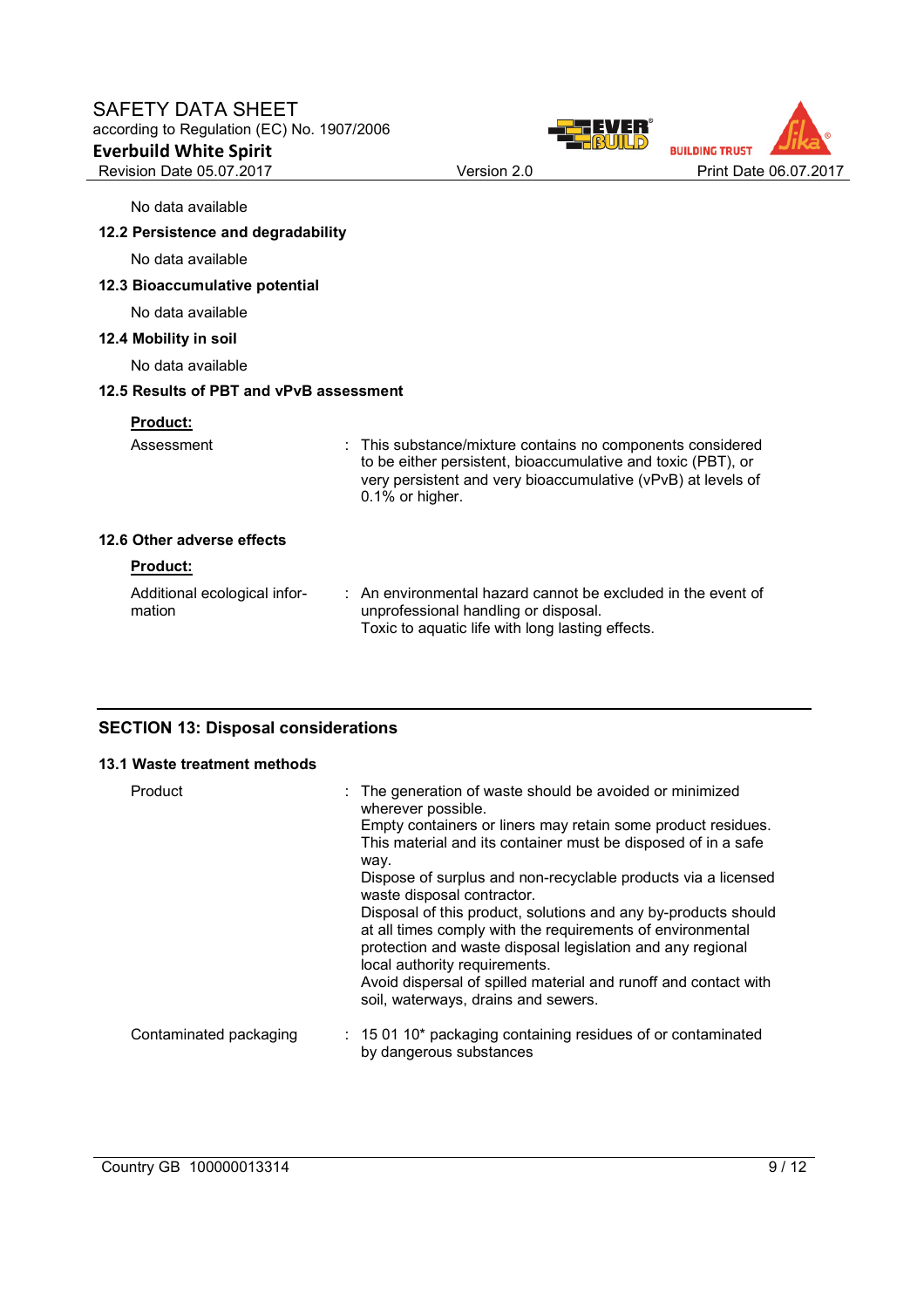



# **SECTION 14: Transport information**

| <b>ADR</b>                                           |                         |
|------------------------------------------------------|-------------------------|
| 14.1 UN number                                       | 1300                    |
| 14.2 UN proper shipping name : TURPENTINE SUBSTITUTE |                         |
| 14.3 Transport hazard                                | 3                       |
| class(es)                                            |                         |
| 14.4 Packing group                                   | Ш                       |
| <b>Classification Code</b>                           | : F1                    |
| Labels                                               | $\therefore$ 3          |
| Tunnel restriction code                              | : $(D/E)$               |
| 14.5 Environmental hazards                           | ٠.<br>no                |
|                                                      |                         |
| <b>IATA</b>                                          |                         |
| 14.1 UN number                                       | : 1300                  |
| 14.2 UN proper shipping name                         | : Turpentine substitute |
| 14.3 Transport hazard                                | 3                       |
| class(es)                                            |                         |
| 14.4 Packing group                                   | : III                   |
| <b>Labels</b>                                        | $\therefore$ 3          |
| <b>14.5 Environmental hazards</b>                    | no                      |
| <b>IMDG</b>                                          |                         |
| 14.1 UN number                                       |                         |
|                                                      | : 1300                  |
| 14.2 UN proper shipping name<br>14.3 Class           | : TURPENTINE SUBSTITUTE |
|                                                      | 3<br>÷<br>Ш             |
| 14.4 Packing group                                   | $\therefore$ 3          |
| Labels<br>EmS Number 1                               | - F-E                   |
|                                                      |                         |
| EmS Number 2                                         | $S-E$                   |

## **14.6 Special precautions for user**

**14.5 Marine pollutant** : no

No data available

**14.7 Transport in bulk according to Annex II of Marpol and the IBC Code** Not applicable

# **SECTION 15: Regulatory information**

## **15.1 Safety, health and environmental regulations/legislation specific for the substance or mixture**

| <b>Prohibition/Restriction</b><br>REACH - Restrictions on the manufacture, placing on<br>the market and use of certain dangerous substances,<br>preparations and articles (Annex XVII) | $:$ Not applicable                                  |
|----------------------------------------------------------------------------------------------------------------------------------------------------------------------------------------|-----------------------------------------------------|
| REACH - Candidate List of Substances of Very High<br>Concern for Authorisation (Article 59).                                                                                           | : None of the components are listed<br>$(=>0.1\%).$ |
| REACH - List of substances subject to authorisation                                                                                                                                    | $:$ Not applicable                                  |
| Country GB 100000013314                                                                                                                                                                | / 12                                                |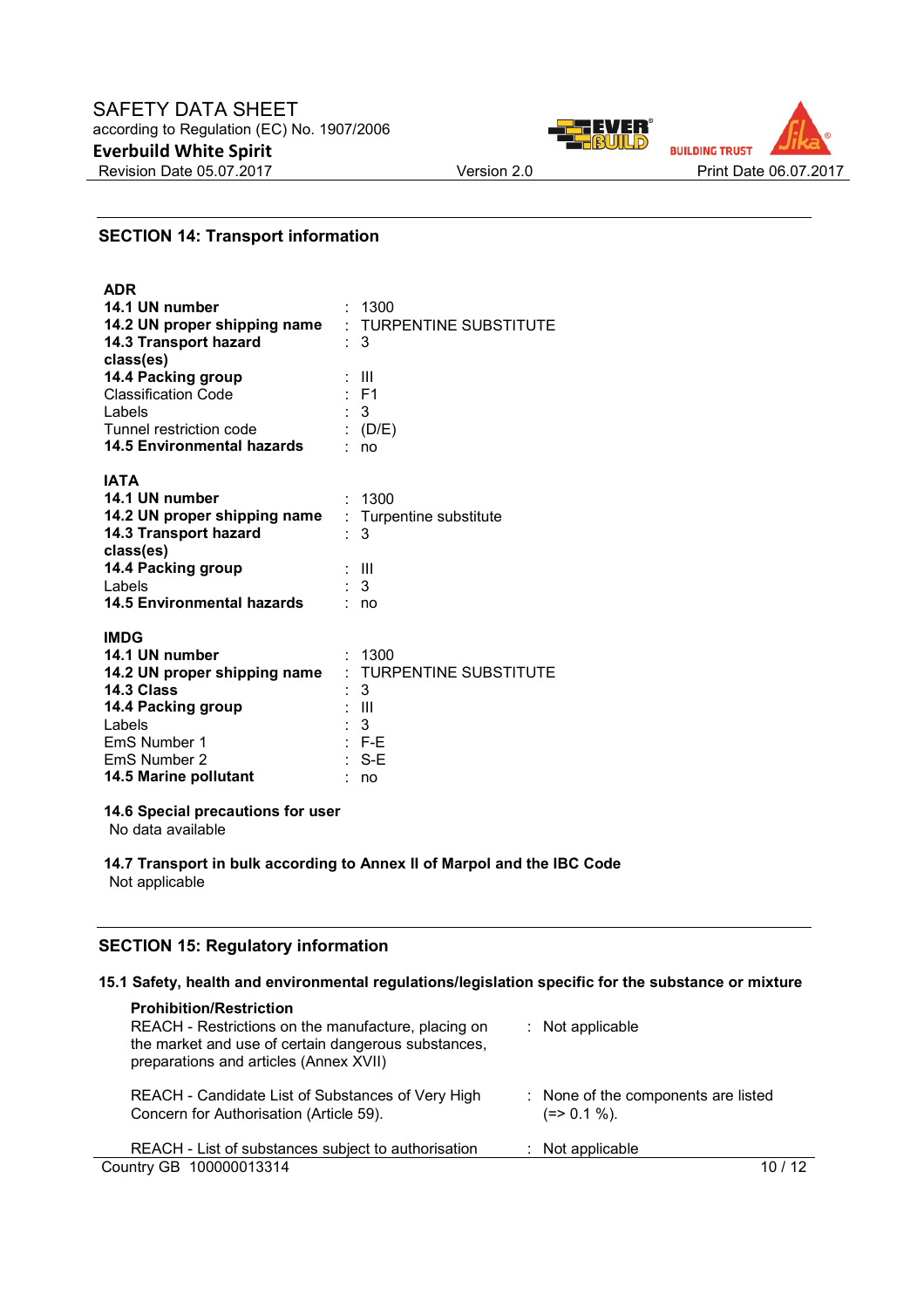



(Annex XIV)

| <b>REACH Information:</b>                            | All substances contained in our Products are<br>- preregistered or registered by our upstream suppliers, and/or<br>- preregistered or registered by us, and/or<br>- excluded from the regulation, and/or<br>- exempted from the registration. |
|------------------------------------------------------|-----------------------------------------------------------------------------------------------------------------------------------------------------------------------------------------------------------------------------------------------|
| jor-accident hazards involving dangerous substances. | Seveso III: Directive 2012/18/EU of the European Parliament and of the Council on the control of ma-                                                                                                                                          |

| P <sub>5</sub> c | <b>FLAMMABLE LIQUIDS</b>               | Quantity 1<br>5.000 t | Quantity 2<br>50,000 t |
|------------------|----------------------------------------|-----------------------|------------------------|
| E <sub>2</sub>   | <b>ENVIRONMENTAL</b><br><b>HAZARDS</b> | 200 t                 | 500 t                  |
| VOC-CH (VOCV)    | $: 100 \%$                             |                       |                        |
| VOC-EU (solvent) | $: 100 \%$                             |                       |                        |

If other regulatory information applies that is not already provided elsewhere in the Safety Data Sheet, then it is described in this subsection.

| Health, safety and environ-   | : Environmental Protection Act 1990 & Subsidiary Regulations                                    |
|-------------------------------|-------------------------------------------------------------------------------------------------|
| mental regulation/legislation | Health and Safety at Work Act 1974 & Subsidiary Regulations                                     |
| specific for the substance or | Control of Substances Hazardous to Health Regulations                                           |
| mixture:                      | (COSHH)                                                                                         |
|                               | May be subject to the Control of Major Accident Hazards<br>Regulations (COMAH), and amendments. |

# **15.2 Chemical safety assessment**

This product contains substances for which Chemical Safety Assessments are still required.

# **SECTION 16: Other information**

| <b>Full text of H-Statements</b> |                                                                               |
|----------------------------------|-------------------------------------------------------------------------------|
| H <sub>226</sub>                 | Flammable liquid and vapour.                                                  |
| H304                             | May be fatal if swallowed and enters airways.                                 |
| H336                             | May cause drowsiness or dizziness.                                            |
| H372                             | Causes damage to organs through prolonged or repeated exposure if<br>inhaled. |
| H411                             | Toxic to aquatic life with long lasting effects.                              |

# **Full text of other abbreviations**

| Aquatic Chronic | Chronic aquatic toxicity                           |
|-----------------|----------------------------------------------------|
| Asp. Tox.       | Aspiration hazard                                  |
| Flam. Lig.      | Flammable liquids                                  |
| STOT RE         | Specific target organ toxicity - repeated exposure |
| STOT SE         | Specific target organ toxicity - single exposure   |

Country GB 100000013314 11/12